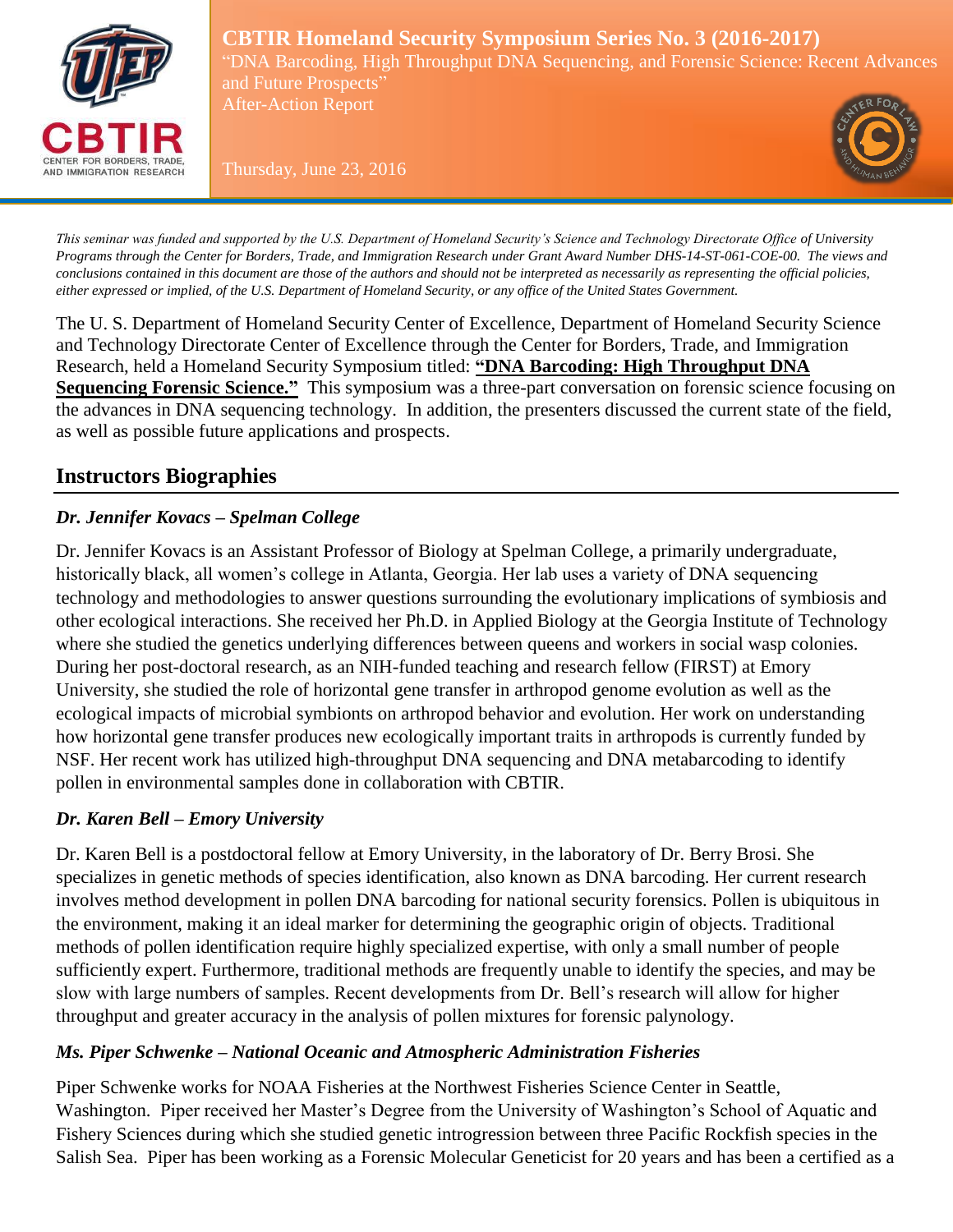Wildlife Forensic Scientist. Piper was trained and mentored in DNA forensic science at a private crime laboratory in Seattle, WA where she worked on evidence from major crime scenes using human identification techniques. At NOAA, Piper uses a variety of DNA techniques to identify species and population of origin of biological evidence collected during fish and wildlife criminal investigations. Most recently our lab has been using high-throughput DNA techniques to identify origin and species many marine taxa from mollusks to marine mammals.

# **Topics Covered**

- 1. Introduction to DNA barcoding  $\&$  its applications in forensics
- 2. Pollen identification using DNA metabarcoding
- 3. Marine forensic DNA testing using high-throughput sequencing

# **Analysis of Symposium Feedback**

The symposium was well-attended with a total of:

- **71 Confirmed RSVPs**
- 63 Attendees (Approximately **89%** of RSVP total)

A total of 10 government agencies organization was represented by the symposium attendees. Attendees from New Mexico and Texas attended this event. This symposium afforded particular attention to participants with evidence collection responsibilities. The following table displays each of the agencies/organizations with the total number of representatives in attendance.

| <b>Federal Agencies</b>                     |    | <b>State Agencies</b>                 |          |
|---------------------------------------------|----|---------------------------------------|----------|
| <b>ICE Homeland Security Investigations</b> | 07 | <b>UTEP</b> (Police Department)       | 02       |
| Federal Bureau of Investigation             | 01 | New Mexico Forensic Laboratory Bureau | 02       |
| CBP - Office of Border Patrol – EPT Sector  | 32 | <b>Texas Rangers</b>                  | 01       |
| <b>CBP</b> - Office of Field Operations     | 03 |                                       |          |
| DHS Intelligence $&$ Analysis               | 01 |                                       |          |
| Total                                       | 44 | Total                                 | 05       |
| <b>Local Agencies</b>                       |    | <b>Other</b>                          |          |
| El Paso Police Department                   | 06 |                                       | $\Omega$ |
| El Paso County Sheriff's Department         | 08 |                                       |          |
| Total                                       | 14 | Total                                 | $\Omega$ |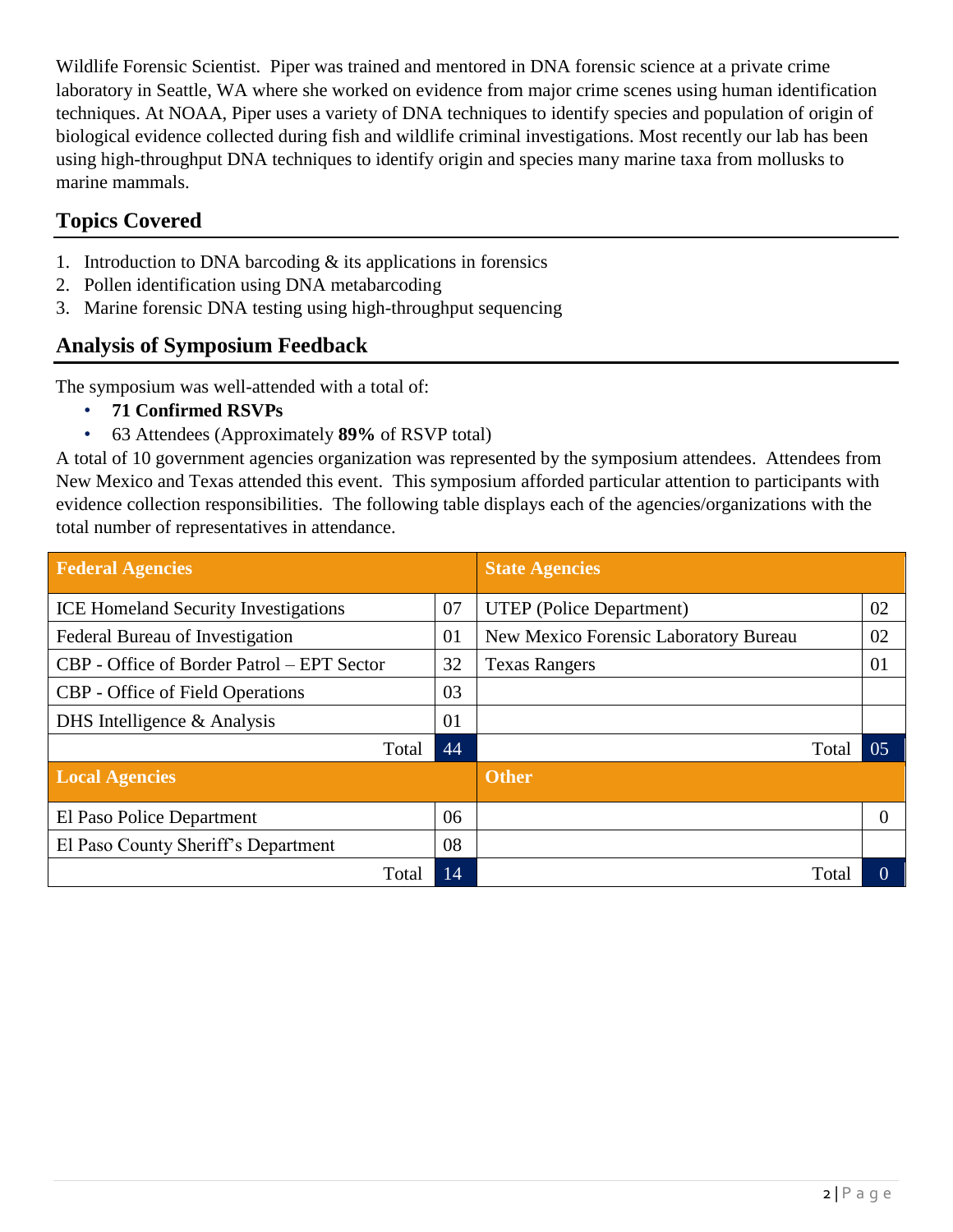

Every attendee was asked to fill out a symposium evaluation. A total of 57 surveys (91% of total attendees) were submitted. Overall, the assessment feedback was overwhelmingly positive (listed percentages are the sum of both the *"agree"* and *"strongly agree"* percentages):

| The seminar met my expectations                                                              |  |
|----------------------------------------------------------------------------------------------|--|
| The overall topics covered in this seminar were relevant and useful to my current assignment |  |
| The seminar description accurately described the seminar content                             |  |
| The seminar increased my knowledge of the subject matter                                     |  |
| The seminar increased my <b>interest</b> of the subject matter                               |  |
| The overall quality of this seminar was excellent                                            |  |
| The instructors' presentation style was effective                                            |  |

The exit survey also contained the following question (Q3): Would you attend a second more in-depth symposium on this topic? The survey revealed that **74%** of the symposium participants would attend a second more in-depth symposium.

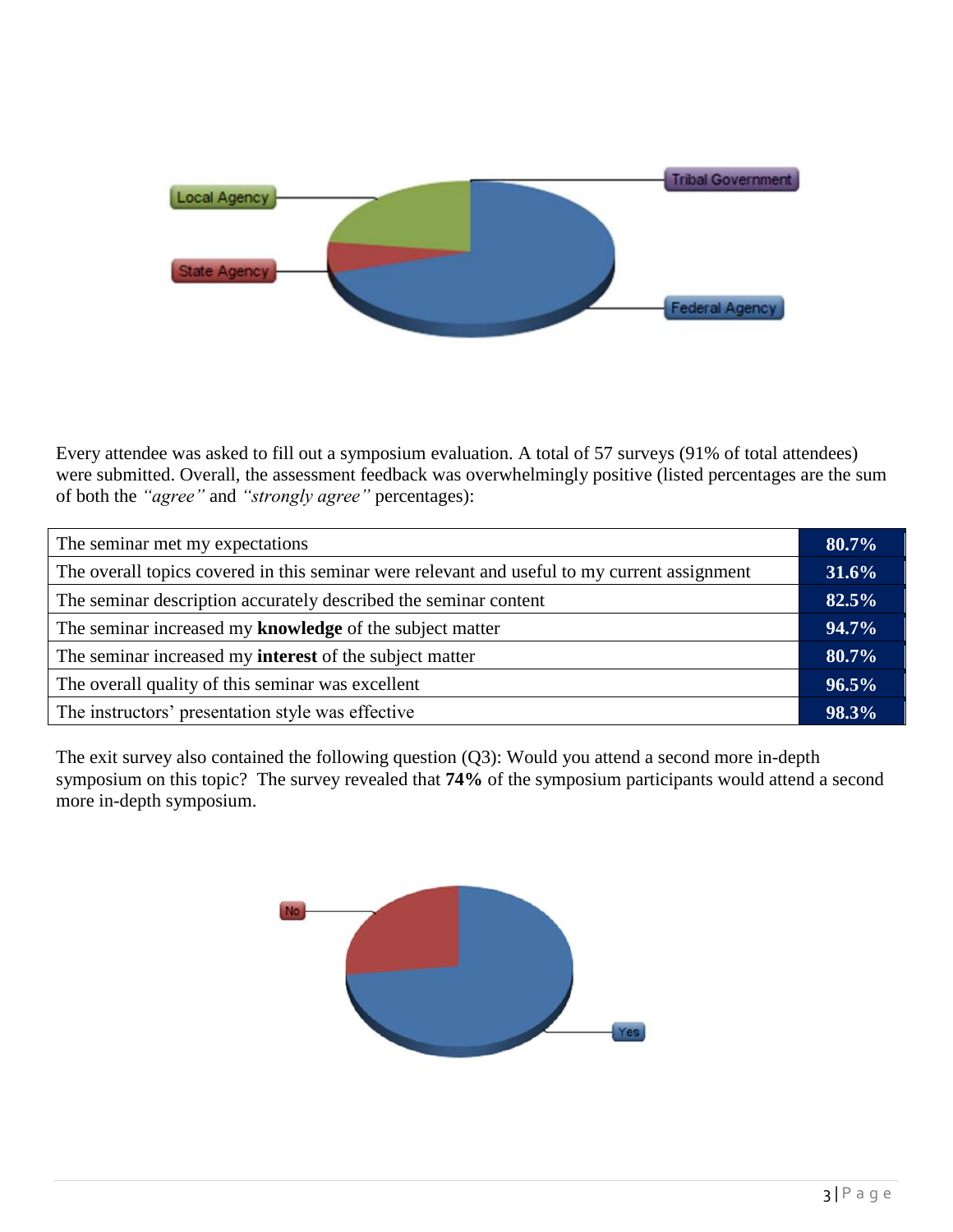Open-attended responses indicated a common satisfaction with the course with particularly positive comments regarding the competence of the instructor and the content's utility and pertinence to their field of work. The following questions were asked in the exit survey and no edits have been made to the comments with the exception of spelling.

#### *Q4. What other topic/subject matter would you like to see presented in similar seminars, tabletop exercises or practicums?*

- Current practical forensic science applications that are approved in court. Impression evidence collection low level DNA samples - what can we expect?
- Topics more relevant to law enforcement invest (crime scene)
- Evidence analysis bloodstain analysis bullet trajectory
- Human DNA Law Enforcement Topics Evidence Packaging
- Next Generation DNA Sequencing for Human Identification Phenotypic SNP DNA Testing (Human)
- Nano forged powders for forensic applications (Texas A&M holds patent, presumably) fingerprint technologies
- Exercises in collection methods storage methods
- Perhaps a hands on collection of samples, so officers can learn collection preservation methods
- Forensic subject matter relating to crimes against persons
- How we can apply the symposium in our jobs
- Practicums
- Being able to apply these topics directly to law enforcement and crime scene
- Transnational Threat Symposiums Combating Human Smuggling
- Narco Trade Gangs
- Cyber forensics
- Cyber Crime Protecting Data Personal security on social media
- Narcotics Gangs Forensics computer science
- More practical application of topics as they relate to LEO field work
- Gangs and Crime
- Practical Law Enforcement Topics
- Include video of actual testing/procedural or bring equipment
- Human behavior for interviewing purposes General Administration for mid-level managers
- Operational Planning Concepts
- Human trafficking cartels
- Needs more specific to this region
- Commercial fraud at the US/Mexico Border
- Immigration/narcotics smuggling
- Speakers with titles/degrees who may teach about drug law, constitutional law, immigration law or criminal immigration law

#### *Q5. If there are any additional comments you have about the seminar topics covered please provide them below.*

- Very technical for audience. Not sure if they got it. As a forensic scientist I enjoyed it!
- Presenters were extremely knowledgeable, glad to hear from them. I believe the audience was not quite at their level & felt lost I comment them for the outstanding research & dedication to their work. I hope they will be able to apply this to law enforcement evidence in the near future. Good Luck!!!
- An entry level/basic would have been beneficial to my understanding of the material
- Very interesting, but in a more academic than practical sense
- Very informative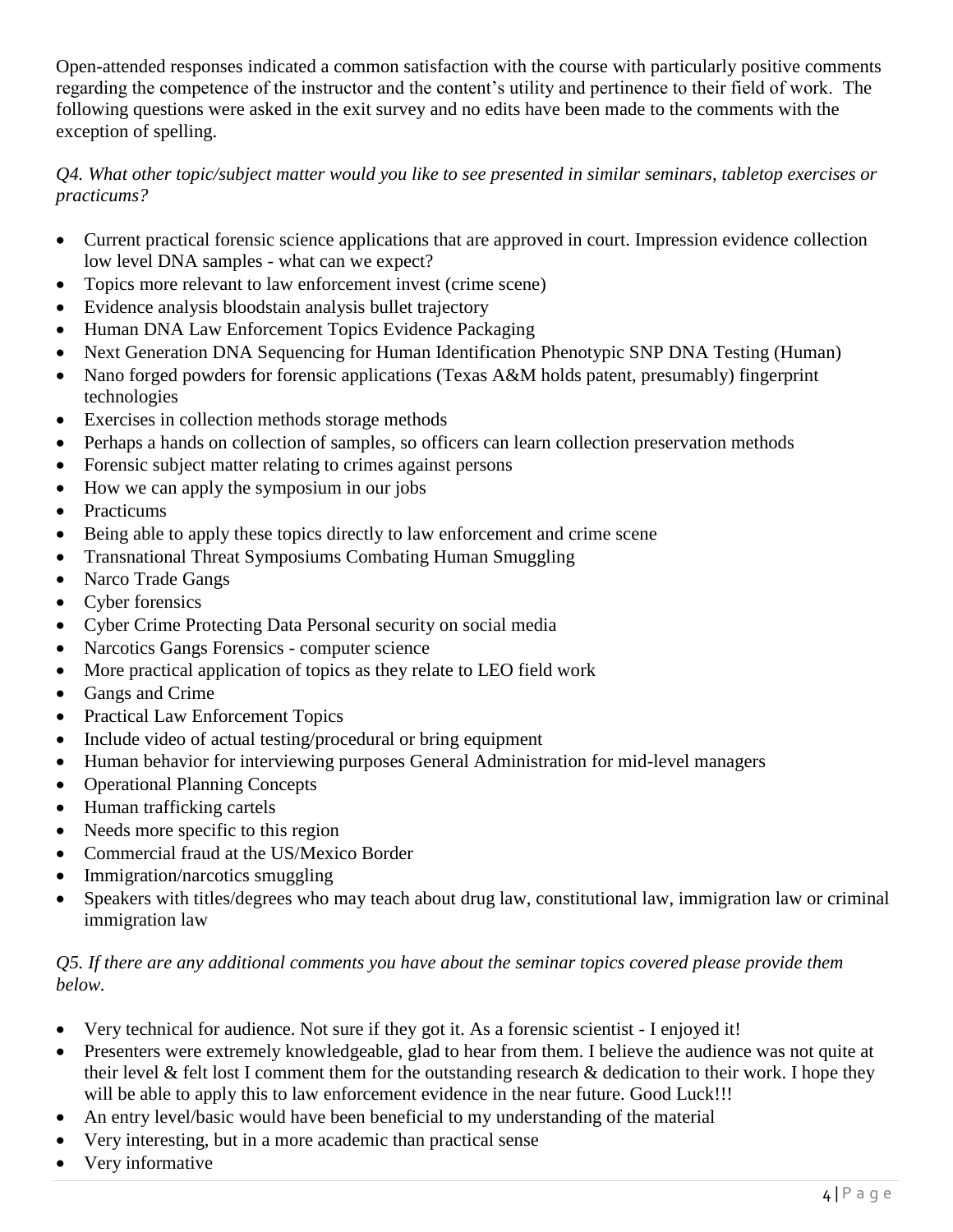- The content for the symposium in certain sections was somewhat advanced to the point where the basic concepts of DNA and sequencing were not understood by certain students who don't typically deal in this subject. This being an excellent LEO tool, perhaps those of us who found ourselves a bit behind could attend an introductory course to DNA as a whole.
- Great Symposium!
- Needs to be more LEO oriented
- Good topics very interesting I will be looking out for more symposiums to attend Thank you
- Interesting topic; however; it's a topic that I would need to have more prior knowledge before attending a more advanced symposium
- Include real world examples
- Have it more "connected" with police
- Maybe a little too technical for most of the audience (law enforcement)
- Perhaps limit the scientific detail; focus more on what the attendees will focus out on the field
- Thank you. Excellent
- Great Content
- Good topics covered. Presenters did a great job presenting topics. Some topics discussion was very in the weeds ad needed a bit of law enforcement in them. Psychology/Sociology of why some individuals are predestine to commit crimes? Does environment, social factor play a role?
- Keep up the Great Service, We appreciate it!
- The presenters were excellent. Very knowledgeable and very good presenters. I disagree, however, that the target audience should include "those who handle crime and evidence material." Perhaps this material would be better suited for lab personnel rather than field crime scene investigators. The presentations were all very quality, however.

# **Webcast Analytics**

This symposium was the second effort to add a webcast feature as part of the value added deliverable of this program. In addition, this was the first effort to place the symposium video on our website and YouTube account to enhance future viewings of the symposium series. The PI will continue with simultaneous webcast broadcasting of the symposium series with efforts to increase viewership through this medium.

**Total views:** 157 **Total shares:** 24 **Geo-locations:** California, District of Columbia, Texas, and the United Kingdom

## **Learning**

Every attendee was asked to take a six (6) question Pretest Questionnaire in order to gauge the level of understanding of the topic. In addition, the participants were asked to take the same six (6) question Posttest Questionnaire at the conclusion of the symposium. The first question asked of the participant was to selfmeasure their level of knowledge on the topic on a 1 to 10 scale with 1 as very *Knowledgeable* and 10 as *No knowledge*. A total of 58 pretests/posttests (92% of total attendees) were returned by the participants.

*Analysis*: Self-evaluation by the participants indicated a **4% increase** in learning. The average Pretest Questionnaire score was **62%** and the average Posttest Questionnaire score was **87%**. The results of the Pretest and Posttest Questionnaires revealed a **25% increase** in learning. Although the **25%** increase in learning was above the self-evaluation, it did not meet the 30% benchmark targeted.